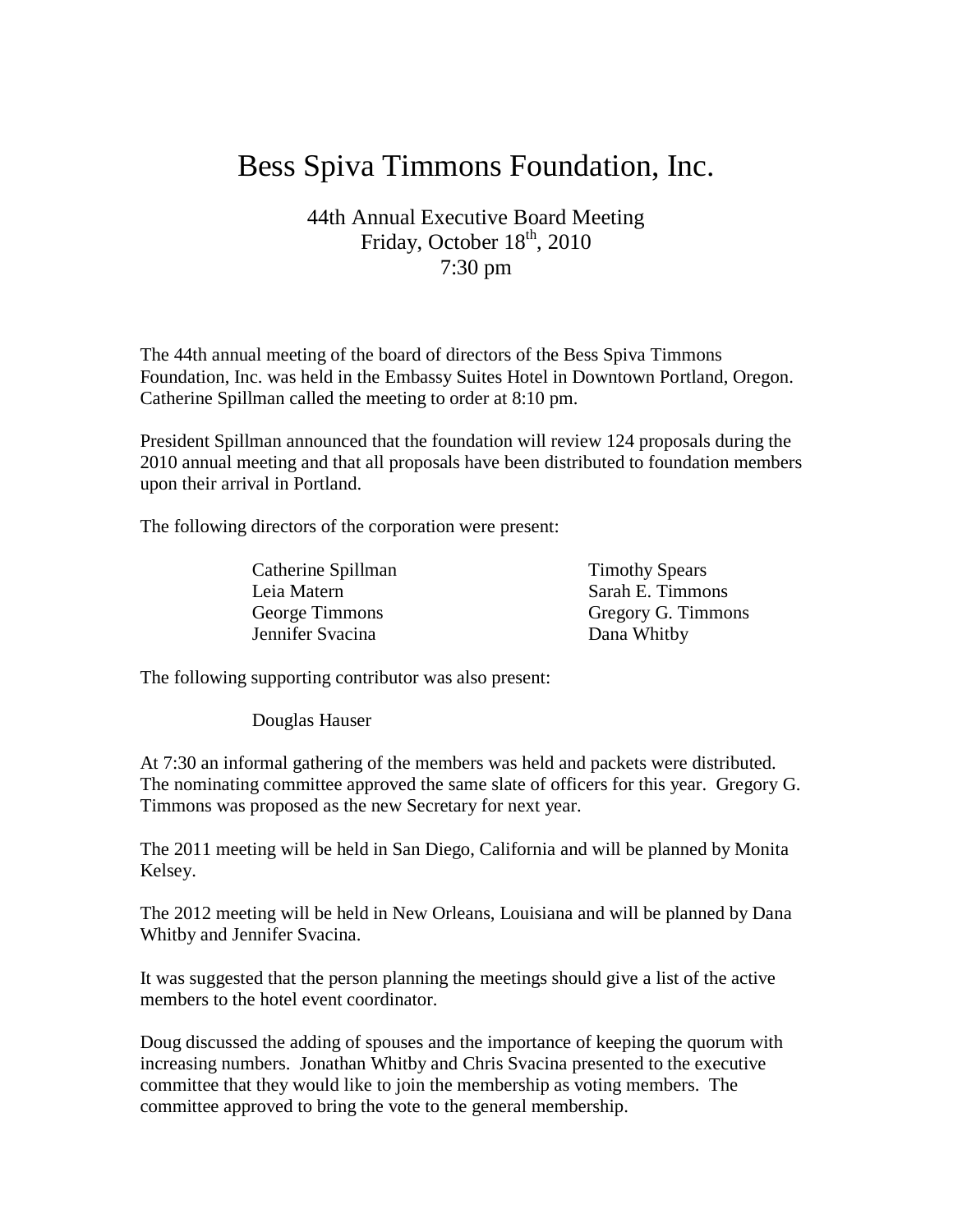Financial Adviser Douglas Hauser advised the board that the grant target for this year should be set between \$158,750 and \$173,750. The committee motioned to give a target amount of \$170,000. The executive board voted and approved this target.

The board meeting was adjourned at 8:24 pm.

Leia M. Matern Secretary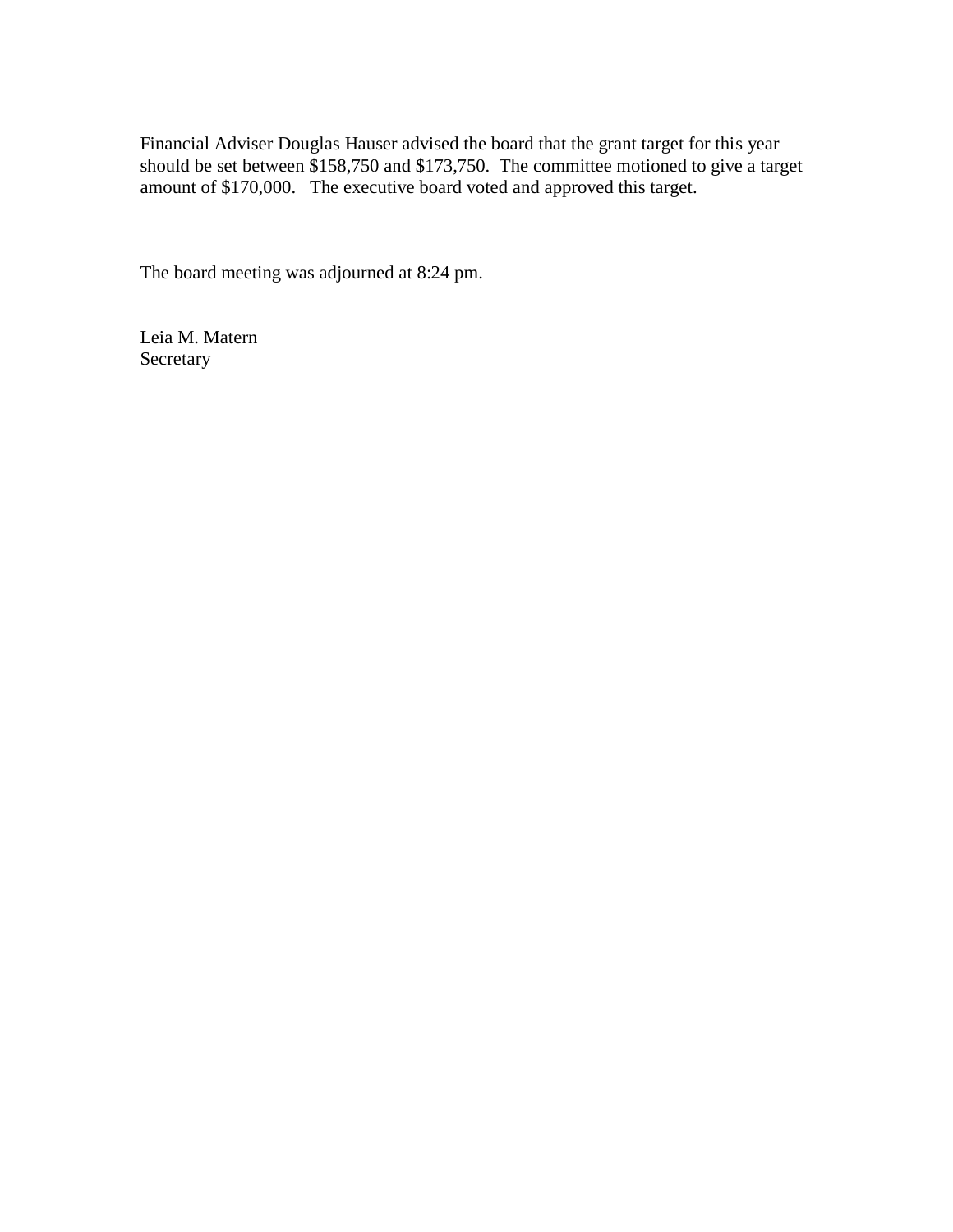## Bess Spiva Timmons Foundation, Inc.

44rd Annual Meeting Saturday Session October  $9<sup>th</sup>$ , 2010 9:00 am

The 44rd annual meeting of the Bess Spiva Timmons Foundation, Inc., a Missouri Not-For Profit Corporation, was held at the Embassy Suites Hotel in Portland, Oregon on Saturday, October 9<sup>th</sup>, 2010.

The following directors and members of the corporation were present:

| Elizabeth S. Grossman | Louise Spears         |
|-----------------------|-----------------------|
| Leroy Cosmo Spears    | Leia M. Matern        |
| Timothy J. Spears     | Catherine A. Spillman |
| Gregory G. Timmons    | Holly B. Donahue      |
| Susan T. Timmons      | <b>Sarah Timmons</b>  |
| Jennifer Svacina      | George Timmons        |
| <b>Monita Timmons</b> | Darci A. Spillman     |
| Pen Timmons           | Gary E. Timmons       |
| Chris Svacina         | Jonathan Whitby       |
| Dana Whitby           | Loren Timmons         |
| Monita Kelsey         |                       |

The following supporting contributor was also present:

Douglas Hauser

The meeting was called to order at 9:00 am by Catherine A. Spillman.

Catherine A. Spillman announced the 2010-2011 slate of officers that were voted on and confirmed:

| President:      | Catherine A. Spillman |
|-----------------|-----------------------|
| Vice President: | Dana L. Timmons       |
| Secretary:      | Gregory G. Timmons    |
| Treasurer:      | Timothy J. Spears     |

President Spillman announced the two newest members of the corporation: Loren Timmons Darci A. Spillman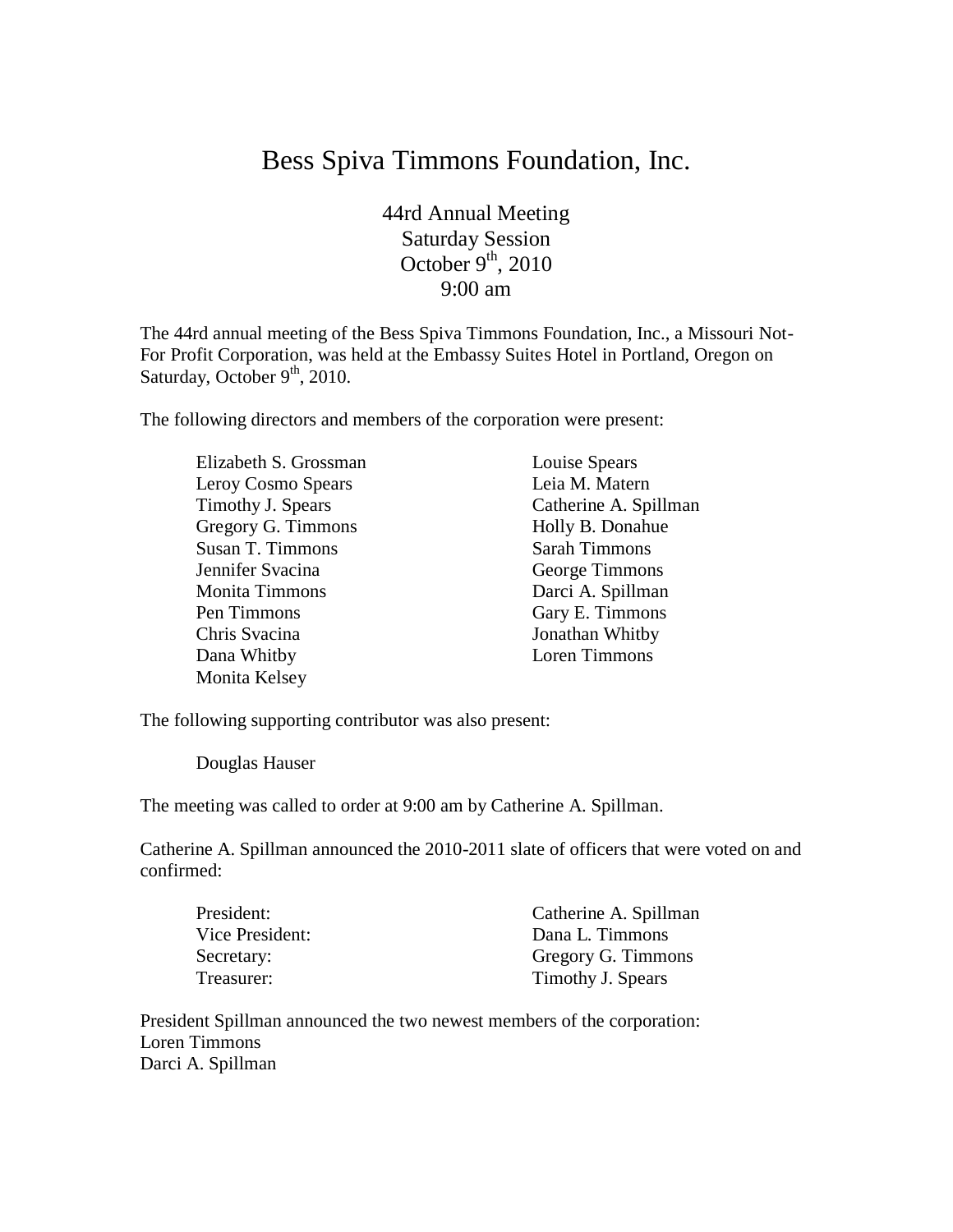Douglas Hauser of the U.S. Bank, Joplin, Missouri presented the financial statistical review of the Foundation. Current performance data was reviewed: Common Stock Holdings, Equity Mutual Funds, and Foreign Equity Mutual Funds.

The minutes of the 43rd annual meeting and executive board sessions were approved.

Douglas Hauser spoke on the procedure for inactive members to gain active status. The inactive members need to petition the president at least 90 days, in writing, before the meeting they want to attend. There then can be a vote by mail to reinstate them.

Catherine Spillman proposed to approve the language of the bylaws regarding the quorum issues. The board voted and approved the bylaw amendments.

Douglas Hauser reported that the Foundation has a grant balance range available of \$158,750 to \$173,750. It was decided at the executive board meeting that the target to be given in 2010 would be approximately \$170,000.

Jonathan Whitby, Jacob Donahue and Chris Svacina presented to the executive committee that they would like to join the membership as voting members. The membership voted and approved to add them.

Treasurer Timothy J. Spears gave a review of the family giving.

Bob Timmons Family

| Free State High School (Free State Cross Country) \$6,000<br>Lawrence, Kansas |          |
|-------------------------------------------------------------------------------|----------|
| KU Endowment (Rim Rock Project)<br>Lawrence, Kansas                           | \$1,400  |
| Total                                                                         | \$7,400  |
| George Timmons Family                                                         |          |
| City of Marquette, Kansas<br>McPherson, Kansas                                | \$10,000 |
| America's Freedom Lodge<br>Frazeysburg, Ohio                                  | \$10,250 |
| Yavapai Big Brothers/Big Sisters<br>Prescott, Arizona                         | \$10,000 |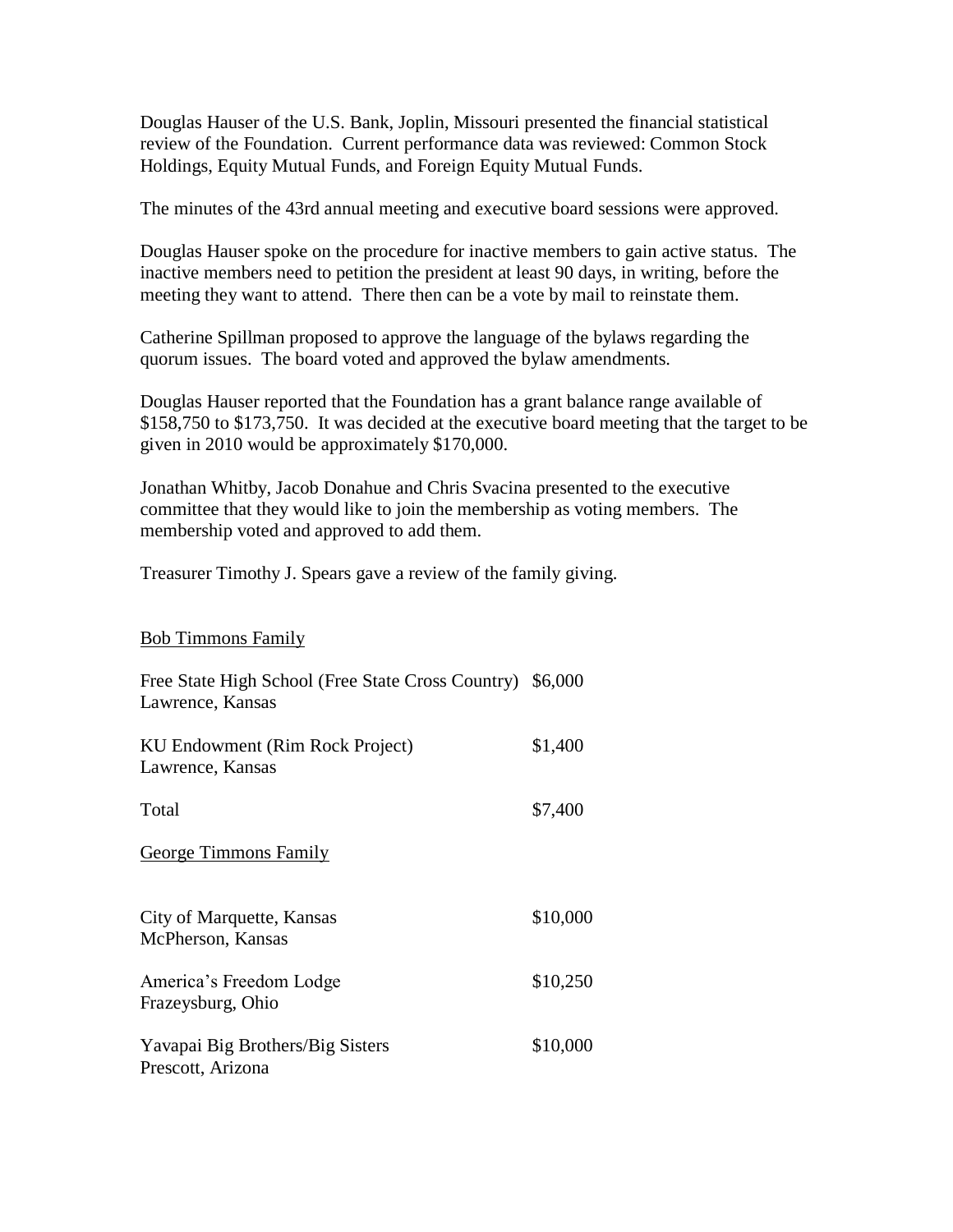| Yavapai Exceptional Industries<br>Prescott, Arizona                  | \$9,750  |
|----------------------------------------------------------------------|----------|
| Total                                                                | \$40,000 |
| <b>Spears Family</b>                                                 |          |
| <b>Bohart Museum of Entomology</b><br>Davis, California              | \$6,000  |
| Cabool Development Foundation<br>Cabool, Missouri                    | \$500    |
| The Canelo Project<br>Elgin, Arizona                                 | \$3,000  |
| <b>Colonial Fox Theatre Foundation</b><br>Pittsburg, Kansas          | \$1,000  |
| Friends of Saguaro National Park<br>Tucson, Arizona                  | \$2,500  |
| Good Samaritan Foundation<br>Portland, Oregon                        | \$10,000 |
| Stilwell Heritage and Educational Foundation<br>Pittsburg, Kansas    | \$2,000  |
| <b>TCMH Healthcare Foundation (Scholarship)</b><br>Houston, Missouri | \$15,000 |
| Total                                                                | \$40,000 |

Foundation members and directors presented grant proposals. After review and written ballot, the following grant recipients were selected:

| <b>About Care</b>            | <b>Computer Assistance Program</b> | \$2,500 |
|------------------------------|------------------------------------|---------|
| The ALS Foundation           | <b>Patient Services Program</b>    | \$2,500 |
| American Indian College Fund | <b>Scholarship Program</b>         | \$2,000 |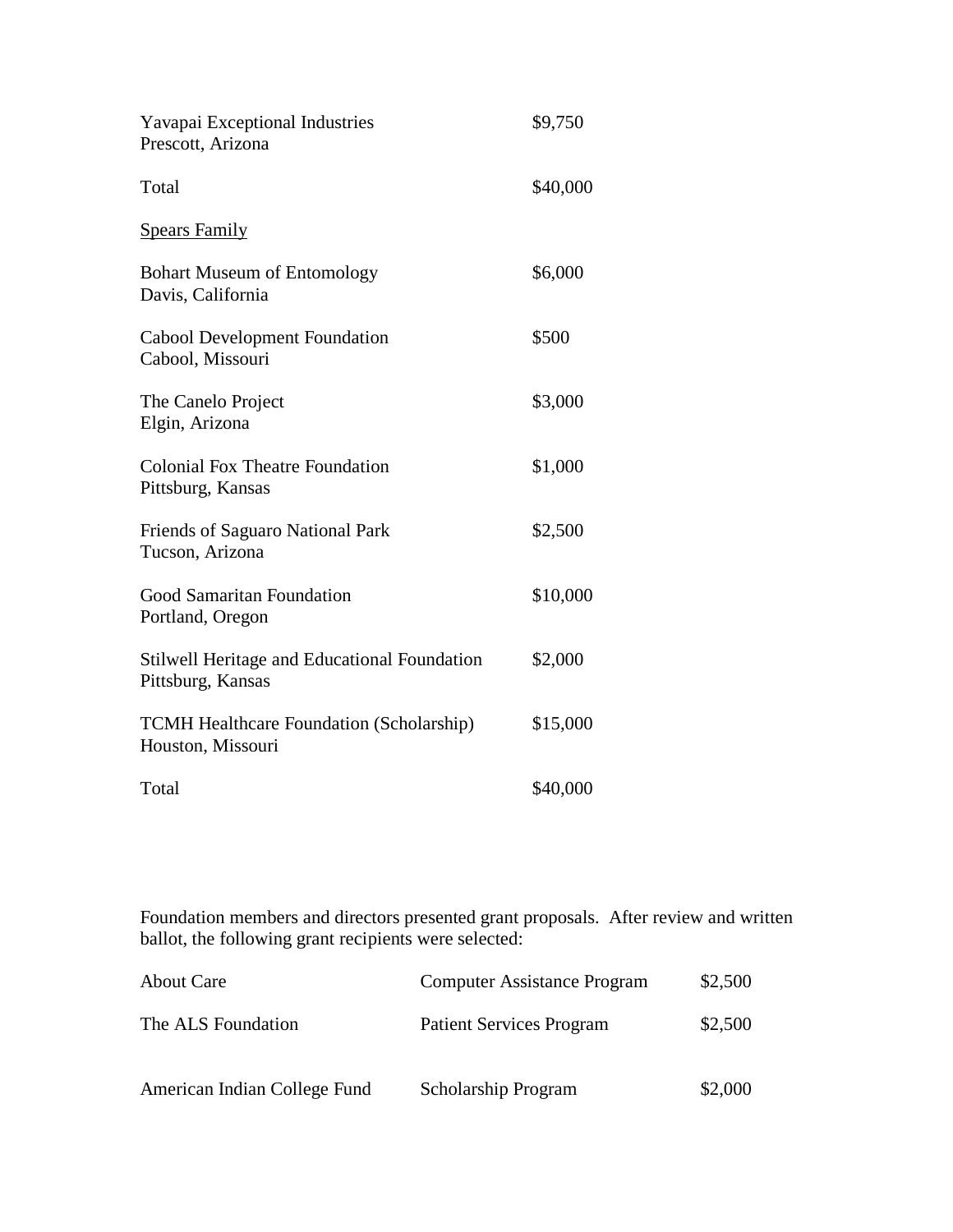| <b>American Red Cross-Ozarks</b>                        | Disaster Fund                             | \$2,500  |
|---------------------------------------------------------|-------------------------------------------|----------|
| <b>Arizona Recreation Center</b>                        | <b>STEPS Program</b>                      | \$2,000  |
| <b>Arizona Outdoor Adventures</b>                       | 2011 Camp Season                          | \$2,000  |
| The Canelo Project                                      | Audio-Visual Equipment                    | \$3,000  |
| Caring Ministries, Inc.                                 | Food Box Program                          | \$9,000  |
| Children's Haven of SW MO                               | Crisis Care                               | \$4,000  |
| Children's Museum of Denver                             | Sponsored Membership program              | \$3,000  |
| <b>Colonial Fox Theatre Foundation</b>                  | <b>Stabilization of East Facade</b>       | \$5,000  |
| <b>Cumberland College</b>                               | Scholarship Program                       | \$2,500  |
| Development Center for<br><b>Appropriate Technology</b> | <b>Building Sustainability into codes</b> | \$2,000  |
| <b>Donnelly College</b>                                 | Scholarship Aid                           | \$4,000  |
| Friends of Konza Prairie                                | <b>Bringing Students</b>                  | \$2500   |
| Friends of Saguaro National Park                        | <b>Gila Monster Research</b>              | \$5000   |
| Gabriel's Angels                                        | Pet Therapy Program                       | \$2,500  |
| Greater Phoenix Youth at<br><b>Risk Foundation</b>      | <b>PALS</b>                               | \$2,500  |
| Health Care Access, Inc.                                | <b>Capacity Expansion Project</b>         | \$5,000  |
| Hozhoni Foundation                                      | Home Sweet Home                           | \$2,000  |
| Humane Society of Southern AZ                           | <b>Second Chance Fund</b>                 | \$2,500  |
| Huntington's Disease Society<br>Of America              | Disease Brochure                          | \$10,000 |
| Joplin Association for the Blind                        | Examinations & Items                      | \$5,000  |
| Mobile Meals of Tucson                                  | Mobile Meals                              | \$2,500  |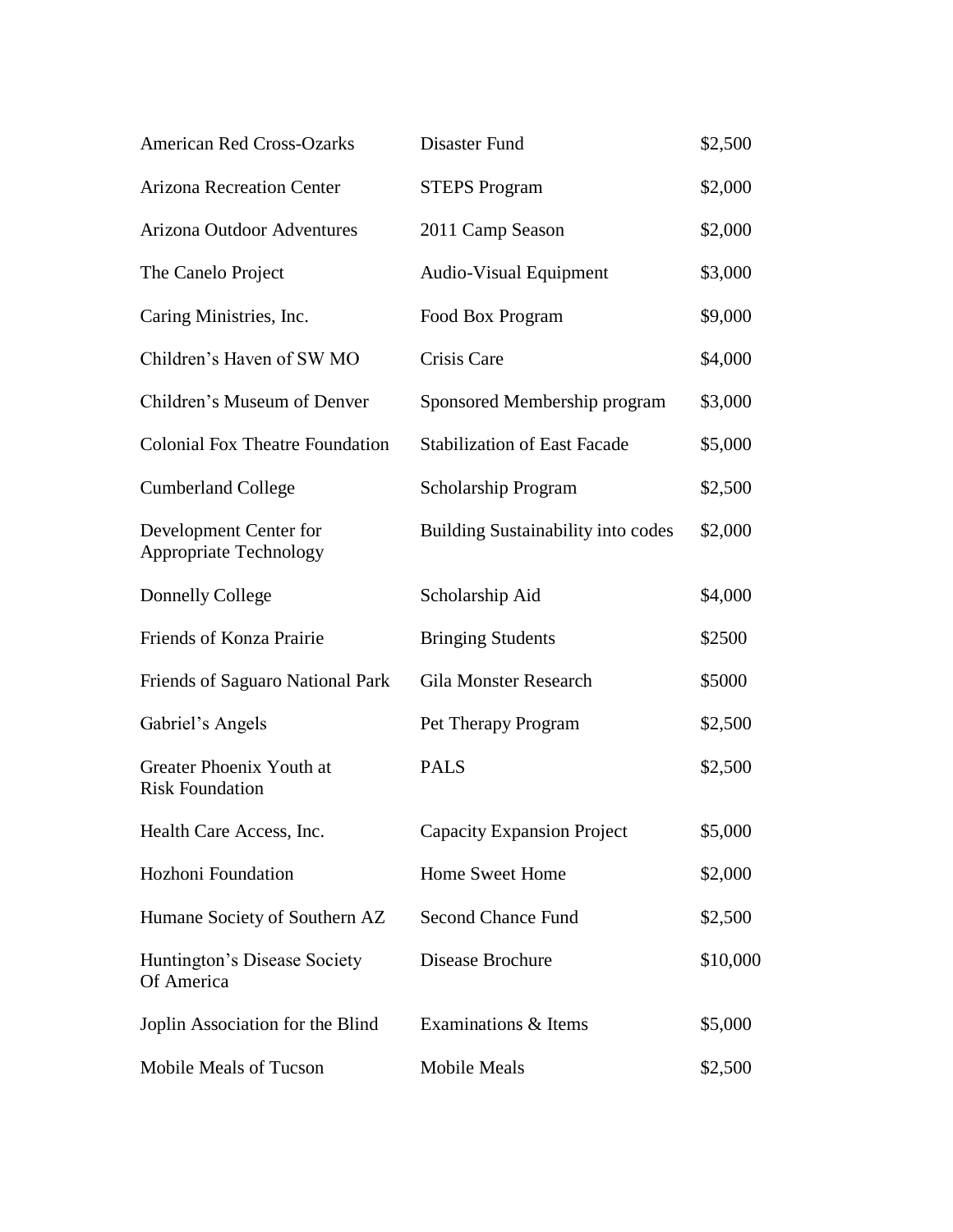| Lift for Life Gym                                                      | <b>Healthy Bodies</b>             | \$2,500 |
|------------------------------------------------------------------------|-----------------------------------|---------|
| Missouri Colleges Fund                                                 | Financial Aid                     | \$2,000 |
| Mt. Graham Safe House                                                  | <b>Better Futures for Women</b>   | \$5,000 |
| Native Seeds/ SEARCH                                                   | <b>Native American Free Seeds</b> | \$2,500 |
| <b>New Dawn Livestock Rescue</b>                                       | Workhorse Utility Vehicle         | \$2,000 |
| <b>Ozark Center</b>                                                    | <b>Ozark Center for Autism</b>    | \$5,000 |
| <b>Ozark Trails Council</b>                                            | <b>Assistants to Individuals</b>  | \$4,000 |
| Penuel, Inc.                                                           | Camp Scholarship                  | \$2,000 |
| Prescott POPS Symphony                                                 | Youth Scholarships                | \$3,000 |
| Rain-Central Missouri, Inc.                                            | 2010 Holiday Food Baskets         | \$2,400 |
| <b>Sacred Heart Medical Center</b>                                     | "In School" Support Groups        | \$4,000 |
| St. Andrew Nativity School                                             | <b>Graduate Support Program</b>   | \$2,000 |
| St. Joseph Institute for the Deaf                                      | I Hear                            | \$5,000 |
| Santa Cruz County Young Audiences Learning with Heart = ART            |                                   | \$4,000 |
| <b>Serendipity Center</b>                                              | Therapeutic Arts Program          | \$3,000 |
| Shoes That Fit                                                         | Back-To-School Project            | \$2,500 |
| Sisters of the Road                                                    | <b>Hot Meals</b>                  | \$2,500 |
| Store to Door                                                          | Grocery Shopping Assistance       | \$5,000 |
| <b>Texas Country Memorial</b><br><b>Hospital Healthcare Foundation</b> | Polycom KWS 6000 Intercom         | \$7,000 |
| Time Out, Inc.                                                         | <b>Emergency Shelter Support</b>  | \$5,000 |
| <b>Trauma Intervention Programs</b>                                    | Core Support                      | \$2,000 |
| <b>UCP Wheels for Humanity</b>                                         | 2010 Vietnam Wheelchairs          | \$5,000 |
| University of Arizona                                                  | <b>Student Research Support</b>   | \$5,000 |